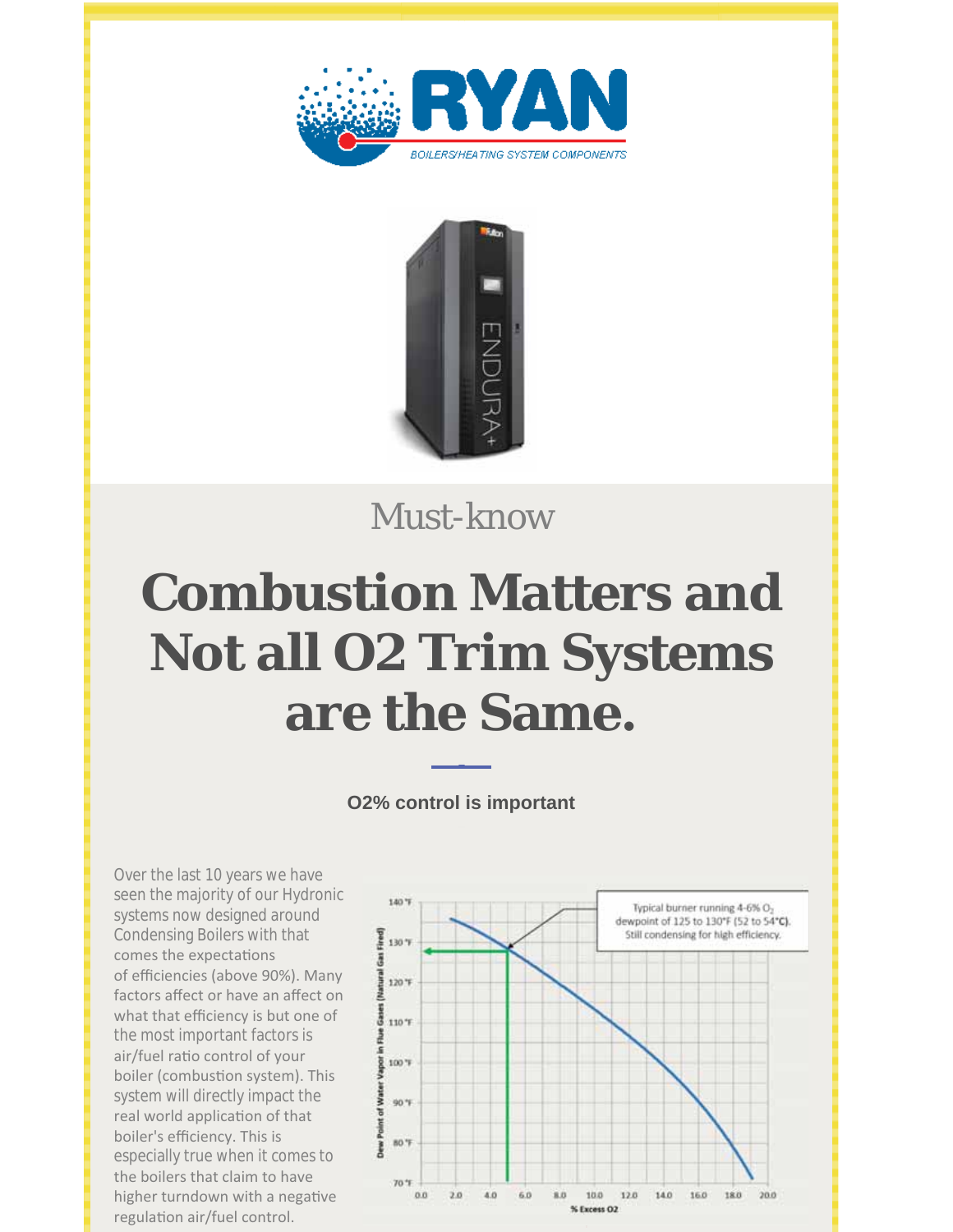Every burner requires some excess air to maintain flame stability, ensure complete combustion, protect burner components, and limit emissions such as CO and NOx. The actual amount will vary, but for a typical natural gas burner found in a condensing boiler, you want this to be in the range of 4-8% O2 to allow for your boiler to actual condense.

Although excess O2 is required from a realistic standpoint due to the fact that Stoichiometric (perfect) combustion is only theoretical . Having too much will decrease combustion efficiency and lower flue gas vapor dewpoint temperature (condensing potential), causing the end user the cost of a condensing boiler but really only receiving the efficiency of a non condensing boiler Here, a 5% excess O2, which is typical of high fire, results in a dewpoint of around 127°F (53°C). Therefore, for a boiler to operate in full condensing mode in this case, the heating system return water must be below 127°F. See image above for graphical representation.

### **Negative Regulation Combustion Platform**

Most condensing boilers on the market today use negative regulation ("neg-reg") combustion control, where a fan speed signal is the only means of adjusting modulation rate. These systems do not directly control the fuel flow rate; rather, the gas valve is along for the ride, tracking behind blower suction pressure. Neg-reg has the favorable benefit of generally maintaining O2% with minor swings in air density, but the trade-off is sensitivity to changes in combustion air and stack pressures, calorific fluctuations of gas, loose repeatability tolerance, and poor resolution at low fan speeds.

Low fan speeds are a challenge for pressure-sensing neg-reg due to the square root relationship between pressure and flow. At 5:1 turndown, only 1/25th the pressure is measured, while at 15:1 turndown that drops to 1/225th. Such low pressures negatively impact the system's ability to "track" (i.e. maintain) a stable air/fuel ratio. The designer therefore boosts fan speed at low fire to help with combustion reliability; but this leads to higher excess O2%. This will Reduce your ability to actually condense (lower the dewpoint of water) and also reduce your thermal efficiency. Another way to look at it is how come our cars can operate just fine in the desert of Arizona yet also operate just fine in the cold winters of Alaska because you car engine is controlling the O2 in real time. See example below of a commonly used negative regulation boiler with high turndown. See the startup report(common competitors boiler) and where the O2% falls on the graph from up above. This start up report was done per the manufacturer's manual and met their requirements in the manual.

**COMBUSTION** Valve 1 Valve 1 **High Fire** Low Fire: O. %  $CO$  ppm  $1.22$  $CO<sub>2</sub>$ % Valve 2 Valve 2 **High Fire** Low Fire: O, %  $CO$  ppm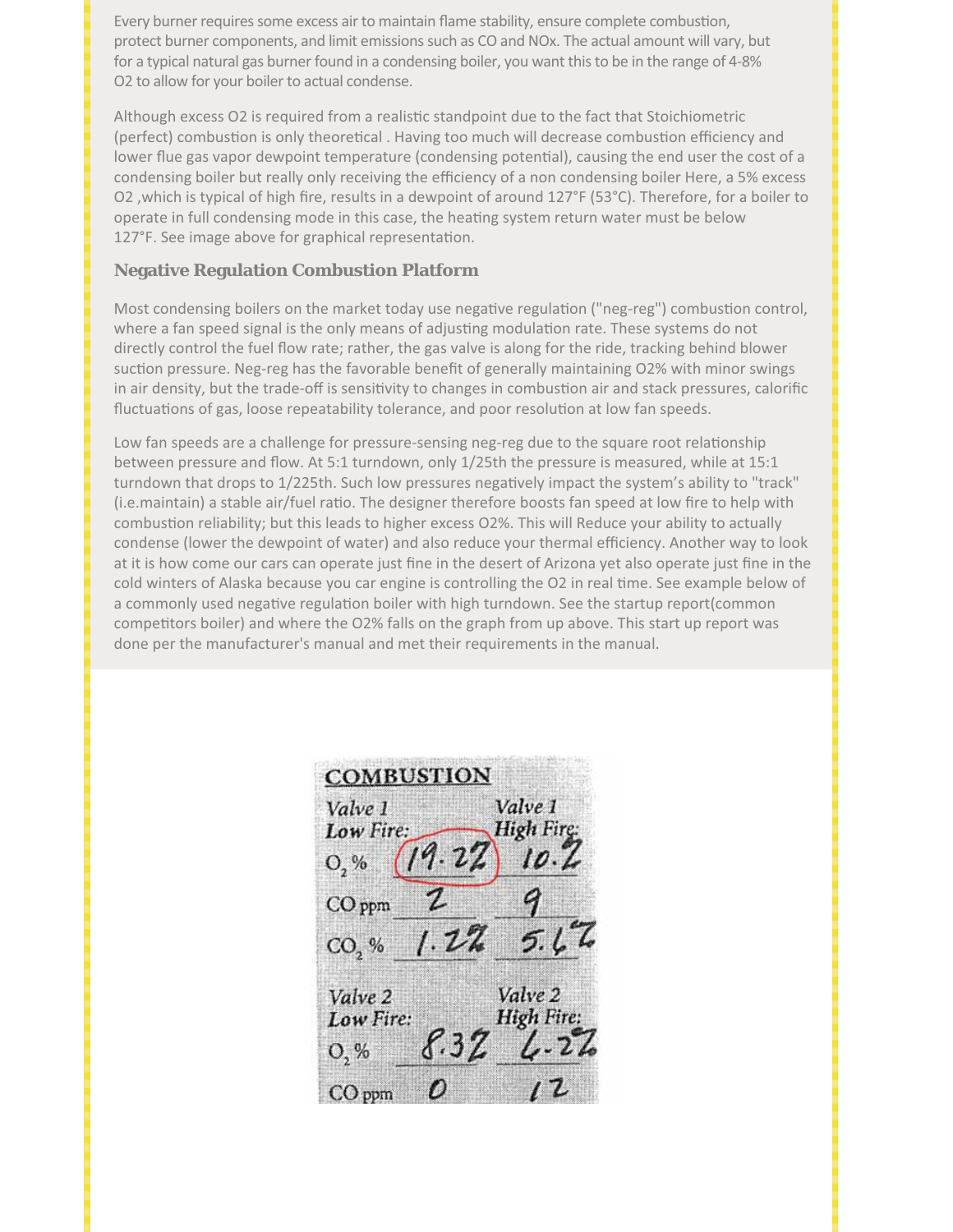

What this example shows is that although higher turndown is nice to have it is not practical to expect theses boilers to achieve this turndown if your combustion platform is wrong. In that we must control O2% in real time to actually make sure that these condensing boilers are actually condensing. As you can see from the example that the vast majority of the condensing boilers with high turndown are not actually condensing at all. **So my question to you is Why use or allow these boilers into projects at all as they are not meeting the standards or expectations of your customer or end user?**

Another item to consider is that most heating boilers are commissioned in warm weather at the end of summer. As the cooler weather of fall and winter rolls in, air density increases, which causes excess air to increase. This negatively impacts combustion efficiency and flue gas condensation dew point. It also causes a lot of these boilers to not light on during the winter months on the coldest of days when we really need the boilers to be working and thus we have an unhappy customer. Controlling our O2 will eliminate this problem and create the highest reliability of light off and keep our customers HAPPY AND WARM!

#### WHICH IS THE MOST IMPORTANT ITEM OF THEM ALL!!

#### **SOLUTION**

The Endura+ with Fulton's PURE Control™ completely solves all of these concerns by eliminating neg-reg, instead using high-precision discrete air and gas servo motor control with 0.2° accuracy optimized across ten combustion points. This system allows the boiler to achieve reliable turndown as high as 15:1 without resorting to excessively high O2% levels. Additional benefits include dependable ignition, and an integrated O2 Compensation system that automatically tunes the air/fuel ratio during operation.

This produces a boiler that will be more forgiving for changing operation conditions. A reliable boiler that will always start up during the winter months. Most importantly it gives you a boiler that actually is a Condensing Higher Turndown boiler as advertise. **Thus creating energy savings and happy customers!!**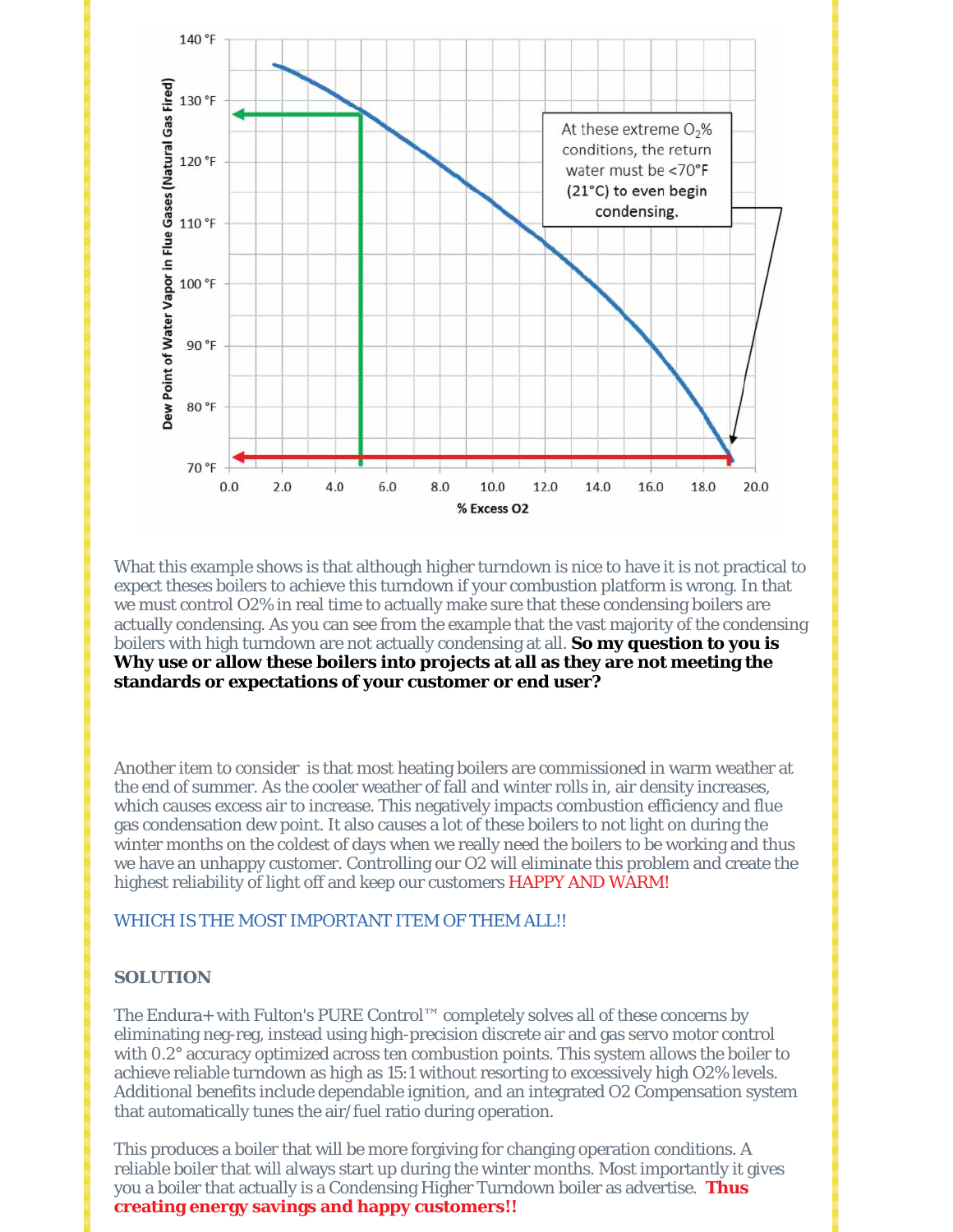See below for other Manufacturers that offer an o2 trim system on their boilers(or so they claim) but as you can see not all of them are the same or even adjust your o2 at all. Major points to look are if they actually have air/fuel action (adjusting o2 in real time not just monitoring) and Duty cycle(how many times throughout the day they actually re-adjust the o2). Monitoring is not adjusting for seasonality and in real time. Monitoring is just given you a value its not changing the value for performance.

AS YOU CAN SEE FULTON REALLY DOES OFFER THE BEST AND TRUE O2 adjustment 100% of THE TIME!!!

LETS FOCUS OUR SPECS TO SAY O2 TRIM NOT MONITORING!!!

## The Competition (Stainless Steel Firetube)

| <b>Boiler Model</b>         | <b>Trade Name</b>  | <b>Combustion Control</b>  | <b>Air/Fuel Ratio Action</b><br>(Trim Type)                | Duty Cycle    |
|-----------------------------|--------------------|----------------------------|------------------------------------------------------------|---------------|
| <b>Fulton EDR (PURE)</b>    | 02 Comperisation   | <b>Dual Servo</b>          | <b>Blower Speed Shift</b>                                  | 100%          |
| Fulton EDR+                 | O2 Compensation    | <b>Dual Servo</b>          | Main Gas Valve Pressure                                    | 100%          |
| Aerco BMK<br>Platinum       | <b>AERtrim</b>     | Proprietary Air-Fuel Valve | <b>Blower Speed Shift</b>                                  | $-25%$        |
| Lochinvar Crest             | O2 Feedback        | <b>Negative Regulation</b> | None<br>(Monitoring only, function<br>performs no actions) | n/a           |
| Cleaver-Brooks<br>ClearFire | "Inherent O2 Trim" | Negative Regulation        | None<br>(No monitoring or trim<br>system of any kind)      | n/a           |
| RayPak Xvers                | HO <sub>2</sub> T  | <b>Negative Regulation</b> | Neg-Reg Shutter Mod Motor<br>(Imprecise Method)            | Not Specified |

**New Product Alert:**

**PURE Control Package now available on all Endura models. Model sizes included with the option for PURE control:**

- **750,000 btu/hr**
- **1 million btu/hr**
- **1.5 million btu/hr**
- **2 millions btu/hr**

**PURE Control comes standard on the Endura + boilers Model sizes include:**

- **2.5 million btu/hr**
- **3 million btu/hr**
- **4 million btu/hr**
- **5 million btu/hr**
- **6 million btu/hr**
- **8 million btu/hr (now available)**
- **10 million btu/hr (now available)**
- **12 million btu/hr (now available)**